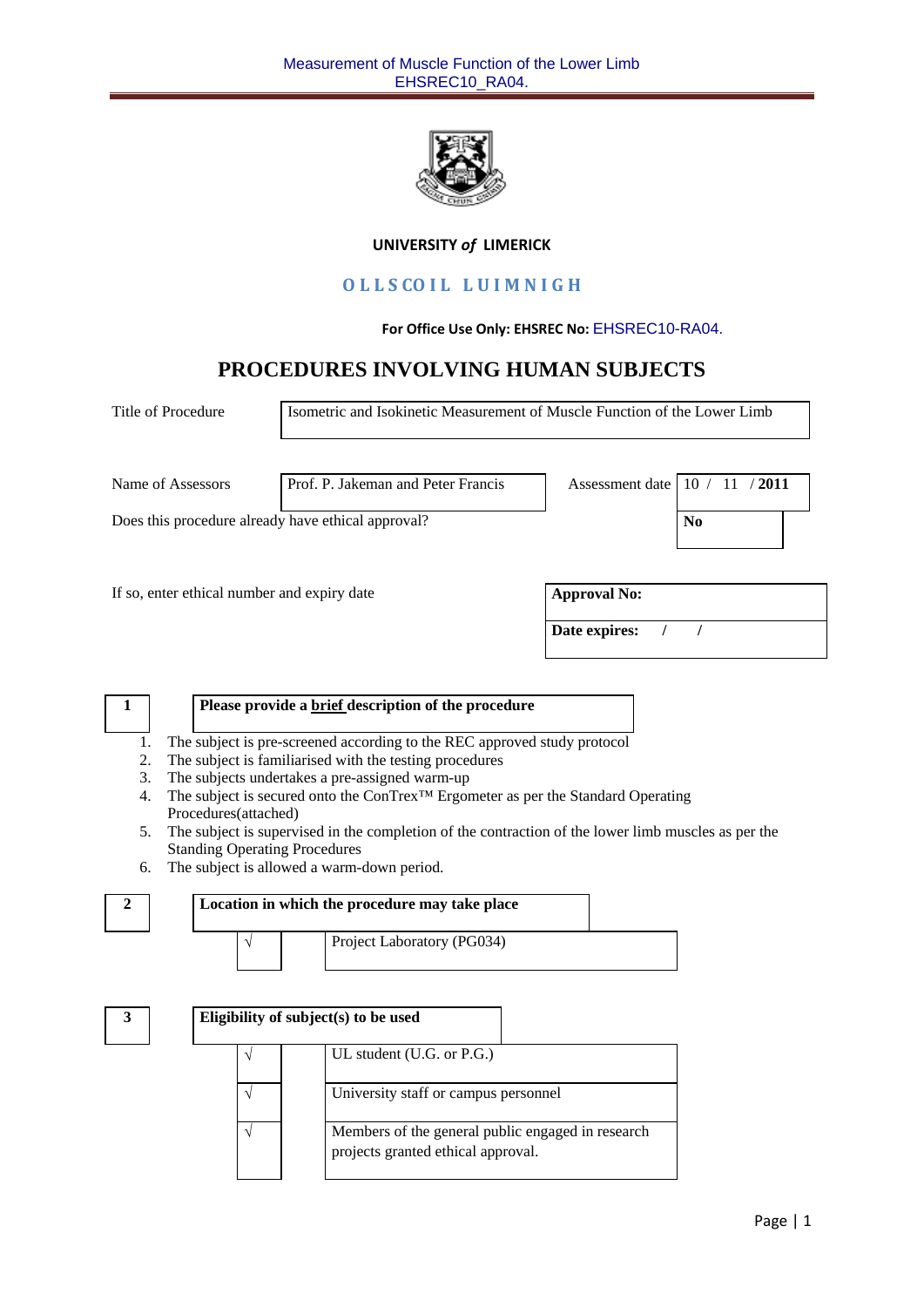

#### **Risk to the subject:**

The procedure is well tolerated in the majority of subjects. The risk to the subject is considered to be minimal. The subject may feel some discomfort. This discomfort may include feelings of muscle soreness and joint stiffness that may persist for 2-3 days following the testing procedure. There may be slight bruising to the calf at the point of attachment of the ergometer arm to the lower limb.

#### **Risk to the experimenter:**

The is no perceived risk to the experimenter in the Standard Operating Procedures for this test. The following are precautions specific to this procedure:

1. Care must be taken to avoid accidental disconnection of the ergometer from the mains. All power leads and cables tracking to the instrument must be firmly secured.



**5 Action to be taken in the event of a foreseeable emergency**

#### **Action to be taken with reference to the subject feeling unwell at any stage throughout this procedure:**

- 1. Stop the procedure immediately and, if appropriate, remove the subject from the ergometer
- 2. Check vital signs airways, breathing and circulation (ABC). Subjects are placed supine with lower limbs raised to improve blood flow and counteract the vasovagal influence. Check blood pressure.
- 3. Apply CPR if required.
- 4. First aid personnel would be contacted, and an ambulance would be requested if necessary.
- 5. The University Medical Centre number is 2534 (9:00 am to 5:00 pm)
- 6. The University emergency number is 3333



 Named researcher who is trained and experienced in the performance of this procedure

| - | Other documentation required for this assessment? |
|---|---------------------------------------------------|
|   |                                                   |



Standard Operating Procedure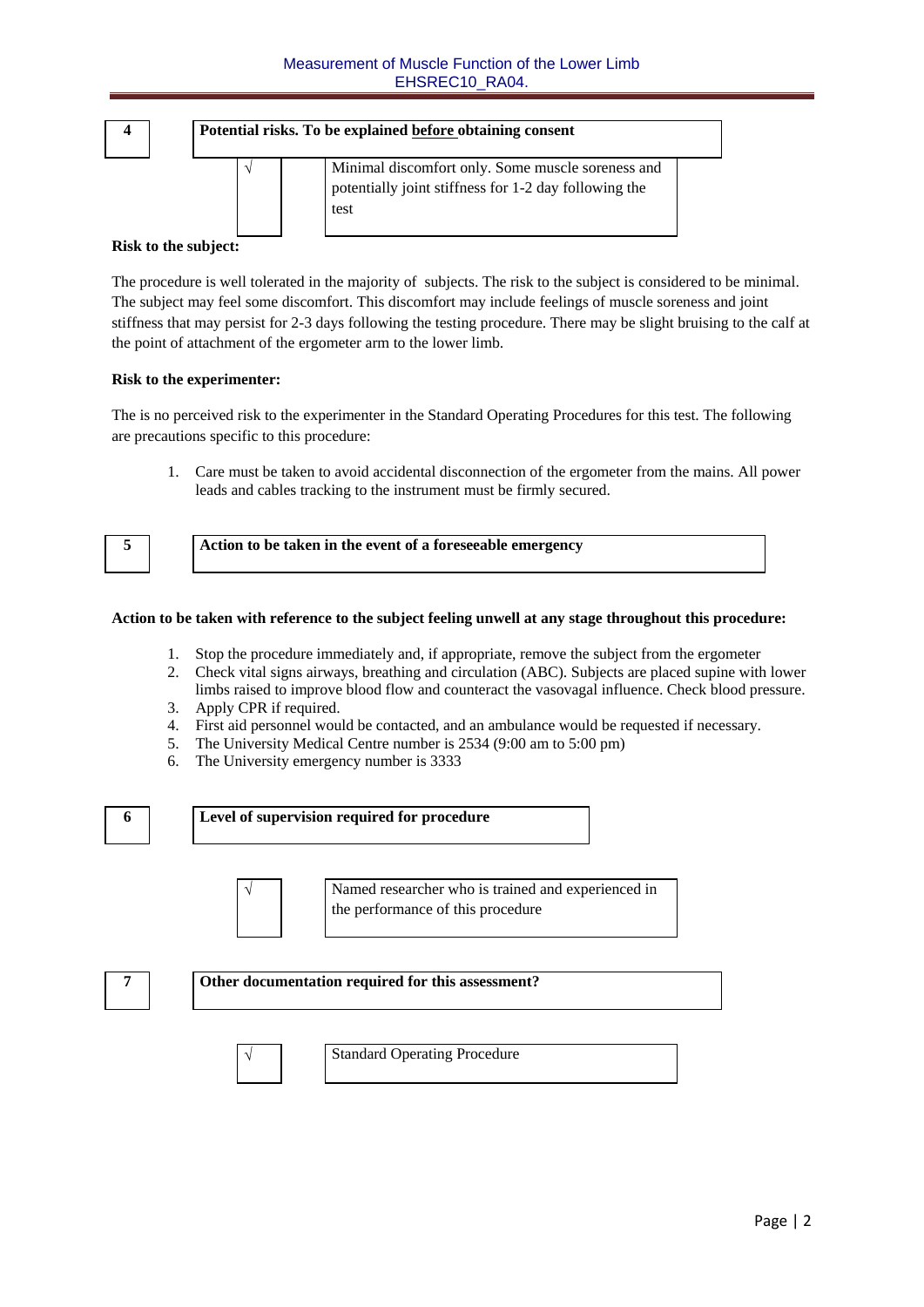## **Standard Operating Procedure**

## **Measurement of Muscle Function of the Lower Limb**

## **November 2011**

| <b>Contents</b>                                                                                         | Page |
|---------------------------------------------------------------------------------------------------------|------|
| 1) Background<br>Purpose<br>Personnel                                                                   | 3    |
| 2) ConTrex computer set up and calibration.<br>Purpose<br>Procedure                                     | 4    |
| 3) Positioning of subject and setting individual range of motion.<br>Purpose<br>Procedure               | 4    |
| 4) Measurement of maximal voluntary contraction and rate of force development<br>Purpose<br>Procedure   | 5    |
| 5) Measurement of submaximal muscle endurance in a static contraction (impulse)<br>Purpose<br>Procedure | 5    |
| 6) Measurement of maximal torque and power in isokinetic mode<br>Purpose<br>Procedure                   | 6    |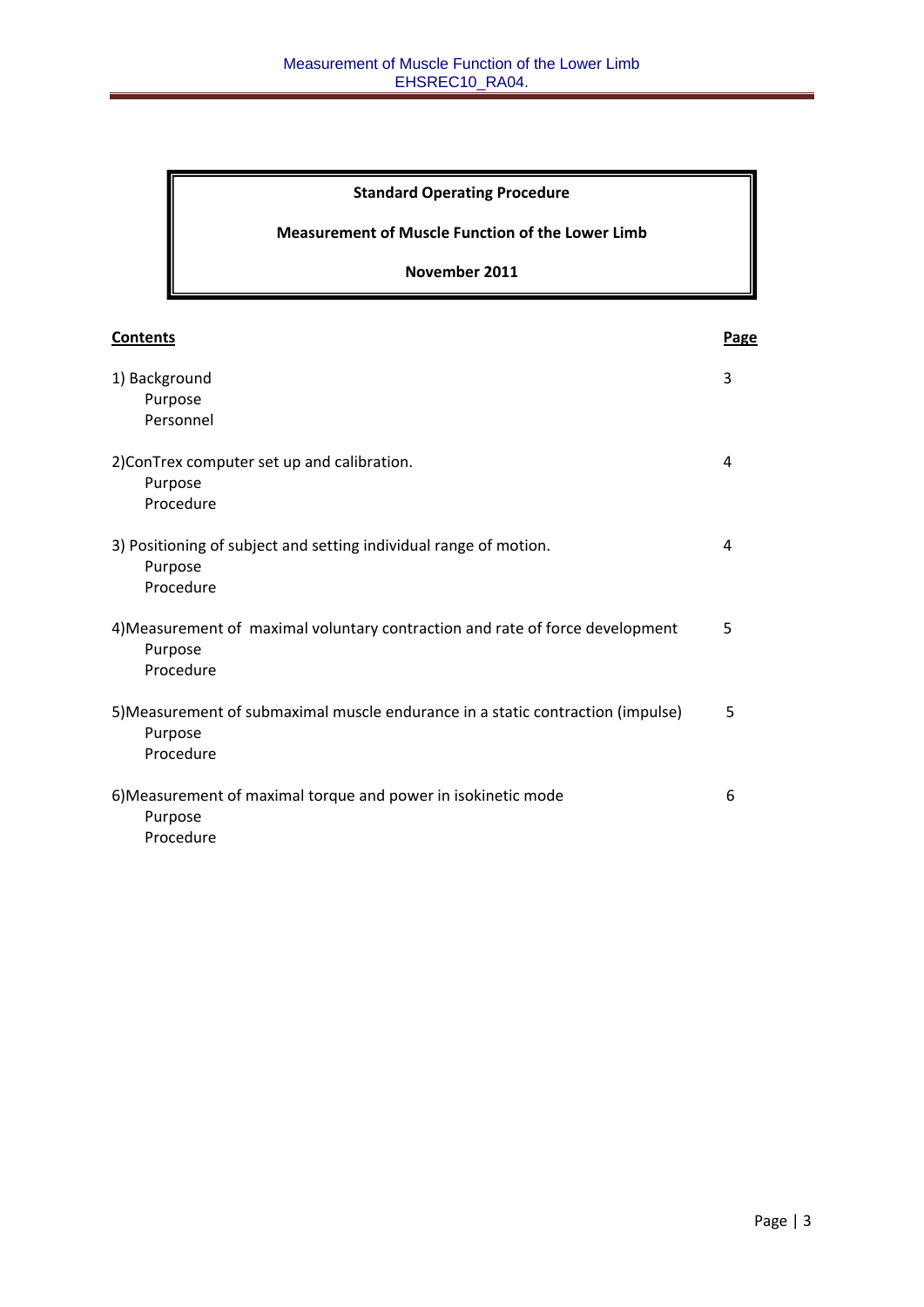## **1) Background**

**Purpose:** Isometric and isokinetic dynamometry is used to assess the function of individual muscle groups, more particularly the thigh muscle. This document has been constructed to provide general guidance to study personnel on how to conduct the procedures involved in the repeated measurement of muscle contraction of the muscle of the lower limb, in particular the thigh muscles.

#### **Personnel**

For the purpose of this document, a researcher is defined as a member of staff or post-graduate student of the University of Limerick fully trained in the procedures referred to in this document and competent to supervise undergraduate students in the conduct of these procedures. The researcher is responsible for:

- 1. The experimental set up, conduct of the test and laboratory area in which the test is conducted.
- 2. Ensuring the required pre-test checks on the subject approved by the relevant REC are completed and signed off by the principal investigator or person delegated to this task.
- 3. The calibration and safe working on the ConTrex™ ergometer.
- 4. The appropriate level of feedback to the subject (if allowed by the research design) and appropriate storage of data (as dictated by relevant REC approval).

## **2) Con‐Trex™ set up and machine calibration.**

**Purpose:** Set up and calibration of the Con‐Trex MJ ergometer is required to enter the necessary subject details and set the parameters of the test so it may be carried out in a safe manner.

#### **Procedure:**

1) The researcher is responsible for the accurate and safe set up and calibration of the Con‐Trex ergometer. This responsibility cannot be delegated.

- 2) Switch on the computer and log-in to the Con-Trex software.
- 3) Enter the subject details.
- 4) Set the length of the test and the position from which the leg will be tested (e.g. knee extensor/flexor , right or left limb)
- 5) Switch on the Con-Trex machine.

6) Using the controls move the Con‐Trex arm straight down until it is at 90° angle with the floor. This point is known as the absolute zero, the point at which gravity is acting straight down.

### **3) Positioning Subject and setting individual range of motion.**

**Purpose:** The subject must be positioned in the Con‐Trex chair which is adjusted to his/her height and anthropometric measurements. Individual range of motion must be determined for accurate positioning of the leg for muscle contraction and for safety reasons to ensure the Con‐Trex arm never moves outside of a comfortable range of movement for the subject.

#### **Procedure:**

- 1) The researcher positions the chair, dynamometer, shin support and safety straps to fit the subject's anthropometric measurements.
- 2) The researcher positions the dynamometer so its centre is in line with the lateral femoral condoyle of the leg to be tested (normally the dominant leg).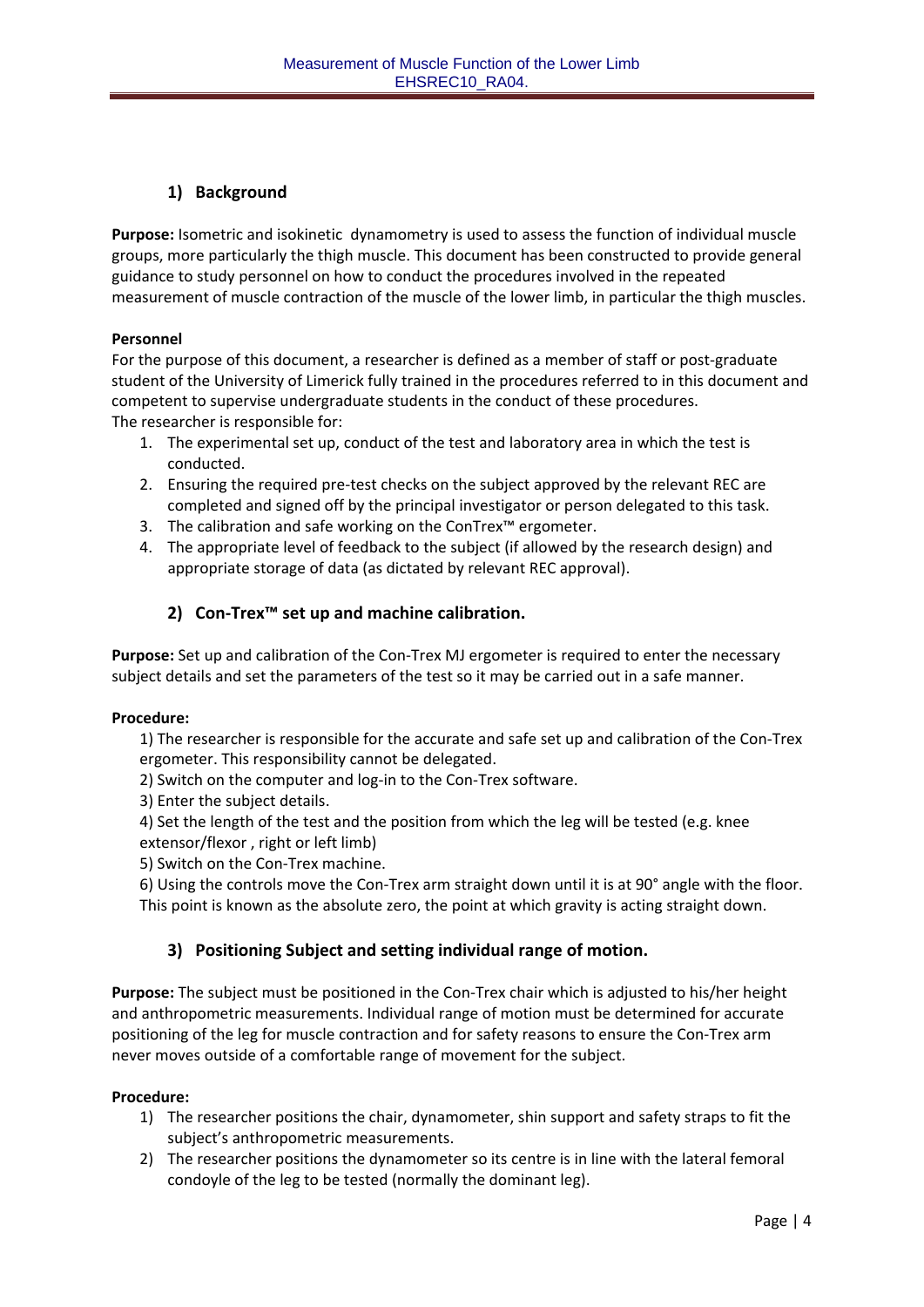- 3) The researcher positions the chair so that the subject is sitting with a hip angle of 110° and the back of the knees in line with the front edge of the chair so that the thigh is fully supported.
- 4) The researcher positions the shin pad 6cm above the lateral malleoli of the leg to be tested (normally the dominant leg).
- 5) The researcher secures the pelvis, thigh and chest using the restraining straps to prevent extraneous movement.
- 6) The researcher records all chair and dynamometer positions for future testing of that subject.
- 7) Using the controls the researcher now passively brings the testing leg up to a straight leg position (anatomical zero) asking for subject feedback in relation to any discomfort.
- 8) The researcher then selects the straight leg position as the anatomical zero on the computer screen.
- 9) The researcher then passively sets the subjects range of motion around the knee joint for the specific test, fixed if isometric, ranged if isokinetic.
- 10) With the subject in a comfortable position s/he is told to relax and let the limb hang loose whilst the ConTrex performs a gravity correction within the set range of motion.

## **4) Measurement of a maximal voluntary contraction (MVC) and the maximal Rate of Force Development (RFD) for an ISOMETRIC (static, no change in muscle length) contraction.**

**Purpose:** The purpose of performing a maximal voluntary contraction is to determine the peak torque and the rate at which this torque is developed giving an indication of muscle strength.

#### **Procedure:**

- 1) The researcher positions the subjects leg in the required position e.g. for extension of the thigh ‐60° from anatomical zero.
- 2) When ready the subject is instructed to extend the leg at 50% and then to 75% of their perceived maximal effort for 5 seconds, providing 1 minute rest between these two contractions. The subject's positioning, security within the chair and preparedness for the maximal test is then checked.
- 3) The researcher then instructs the subject to exert a maximal contraction as fast and as hard as possible for a period of 3 seconds and to obtain an isometric MVC (Maximal Voluntary Contraction). Verbal encouragement is provided to the subject.
- 4) After a period of 90 seconds rest the procedure outlined in (3) above is repeated on TWO further occasions.
- 5) When the test is completed the subject is released and is supported in dismounting from the ergometer. A light cycle exercise is recommended to ease the strain of the leg muscles prior to leaving the laboratory.

## **5) Measurement of work done to fatigue (IMPULSE) in maintaining a submaximal isometric contraction (fixed %MVC) to exhaustion.**

**Purpose:** Impulse is Force(N) x Time(s). The purpose of performing this test is to determine the capacity to maintain a sustained isometric contraction over time. It is a measure of endurance capacity for static work.

### **Procedure:**

1) The researcher positions the subjects leg in the required position e.g. for extension of the thigh ‐60° from anatomical zero.